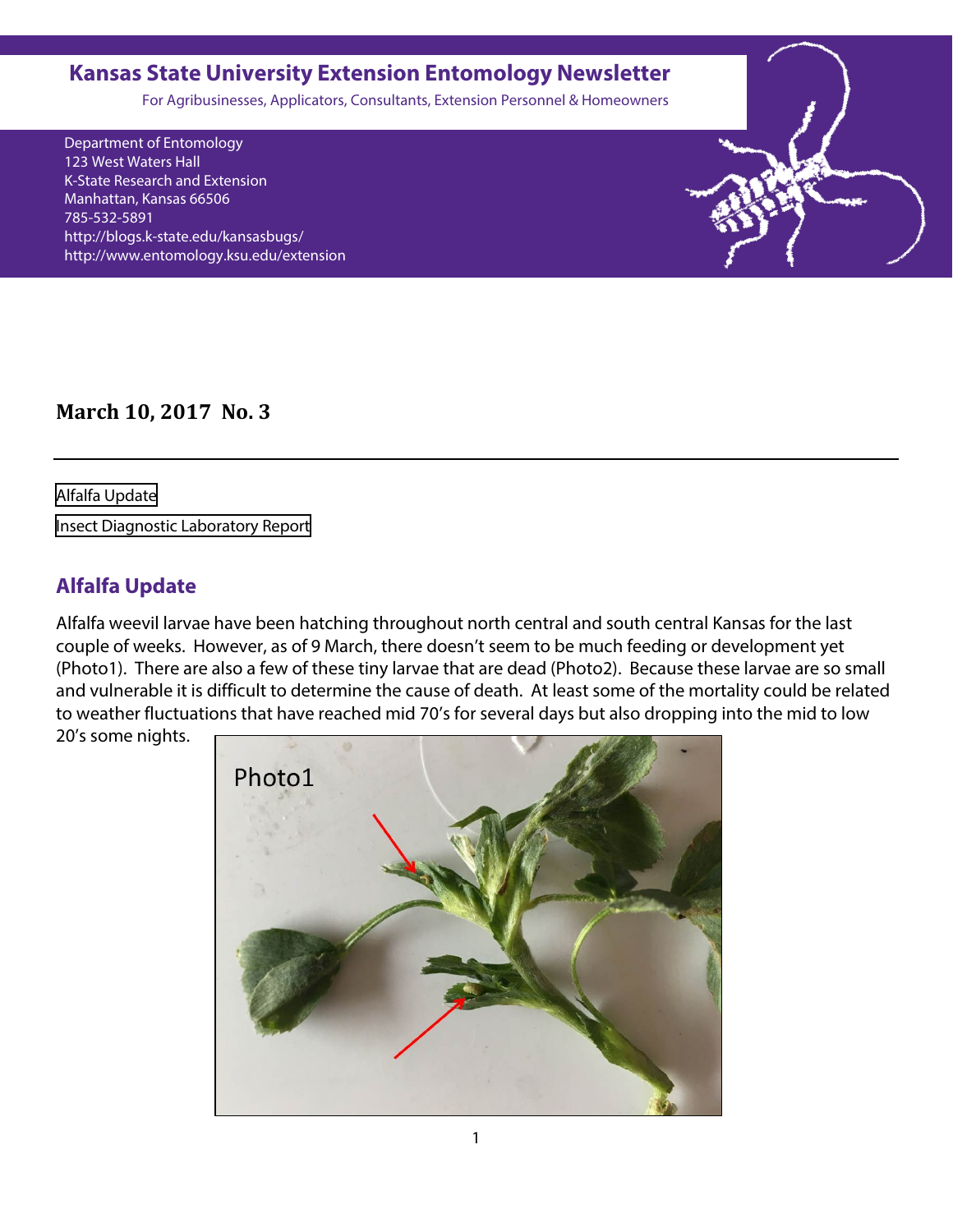## **Kansas Insect Newsletter**



Most of these larvae are so small that they are well enclosed within the plant terminals to the point that they cannot be dislodged by shaking the stems into a bucket, as the most accurate sampling method specifies. This can definitely cause you to underestimate larval populations. Probably the easiest solution is to hold off sampling until the middle of next week, if the weather turns cooler as predicted. There are a few more mature larvae present, along with adult weevils (Photos 3, 4). Adults will probably continue depositing eggs for a few more weeks, thus extending the period of larval hatching.

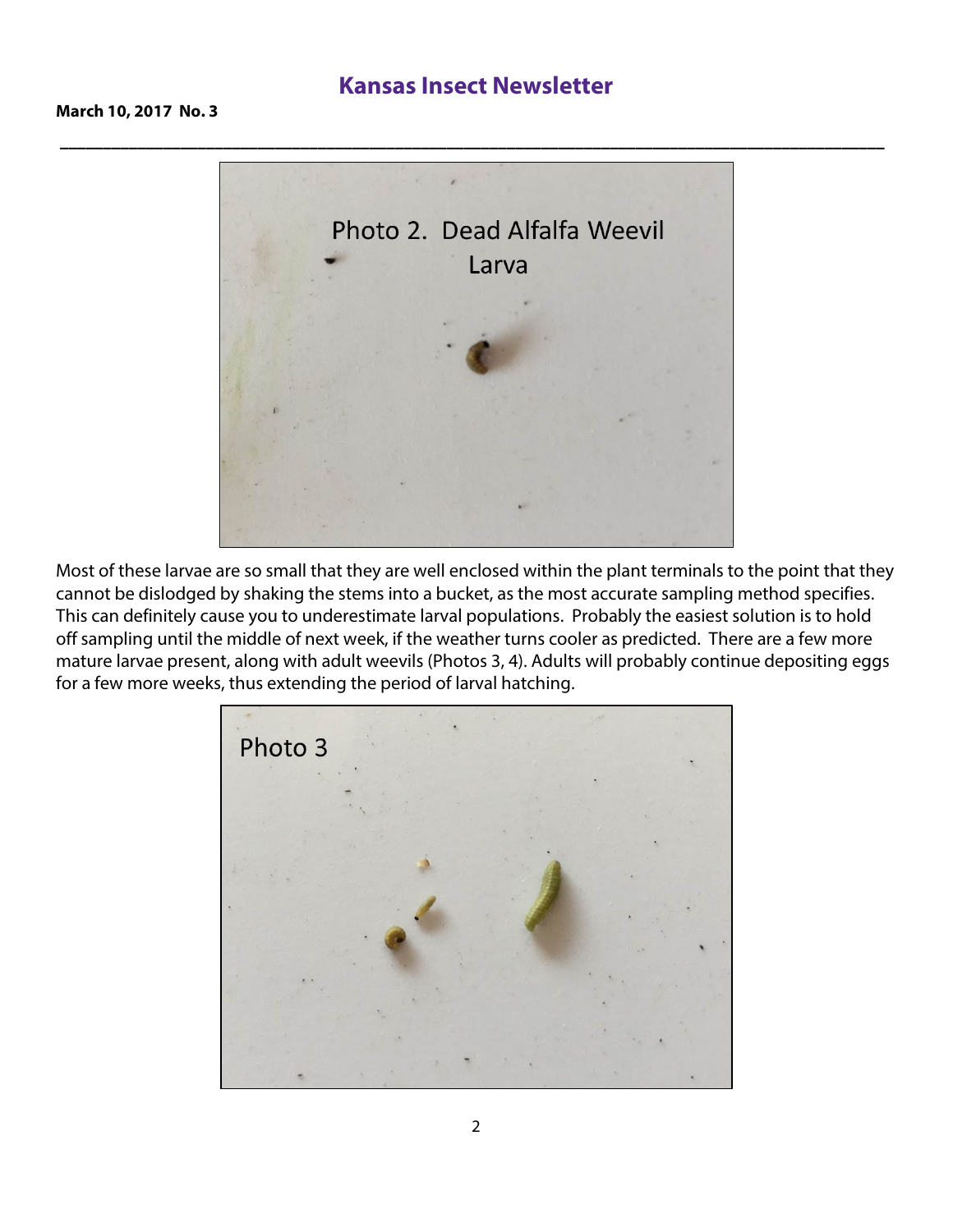#### **Kansas Insect Newsletter**

**March 10, 2017 No. 3**



There are also a few pea aphids present. Populations do not seem to be increasing now, and there are lady beetles and parasitoid wasps actively attacking these aphids. Also, reports of cowpea aphids in south central Kansas bear watching. These aphids are usually more numerous in warmer summer months. They can add stress to plants by feeding, but they also produce copious quantities of honeydew which can become covered with sooty mold. This may further stress alfalfa by interfering with photosynthesis, especially with small plants coming out of winter dormancy and experiencing dry conditions and fluctuating temperatures.

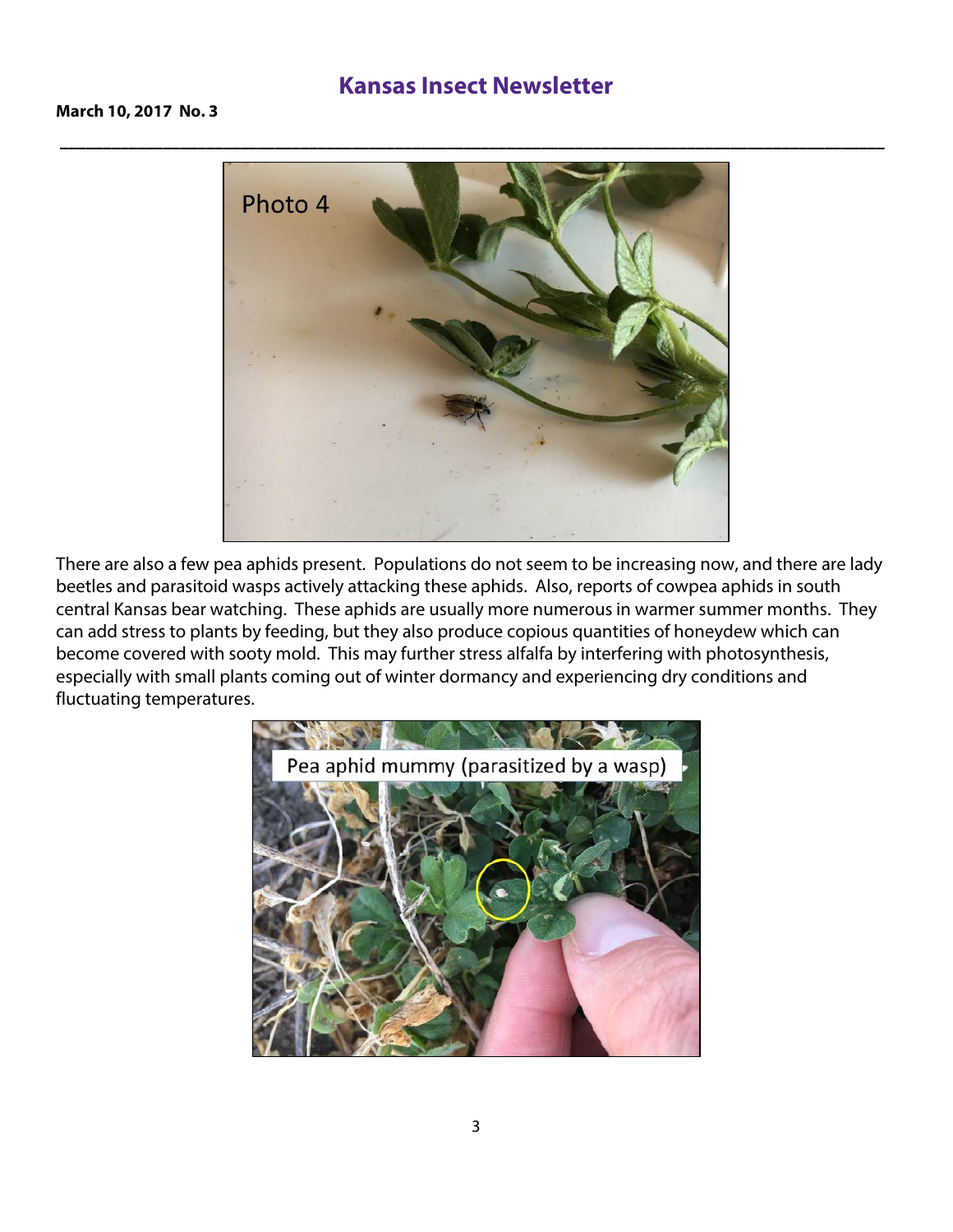## **Kansas Insect Newsletter**

<span id="page-3-0"></span>**March 10, 2017 No. 3**



Jeff Whitworth **Holly Schwarting** JR Ewing

[HOME](#page-0-0)

### **Insect Diagnostic Laboratory Repor[t](http://entomology.k-state.edu/extension/diagnostician/recent-samples.html)**

<http://entomology.k-state.edu/extension/diagnostician/recent-samples.html>

Eva Zurek

[HOME](#page-0-0)